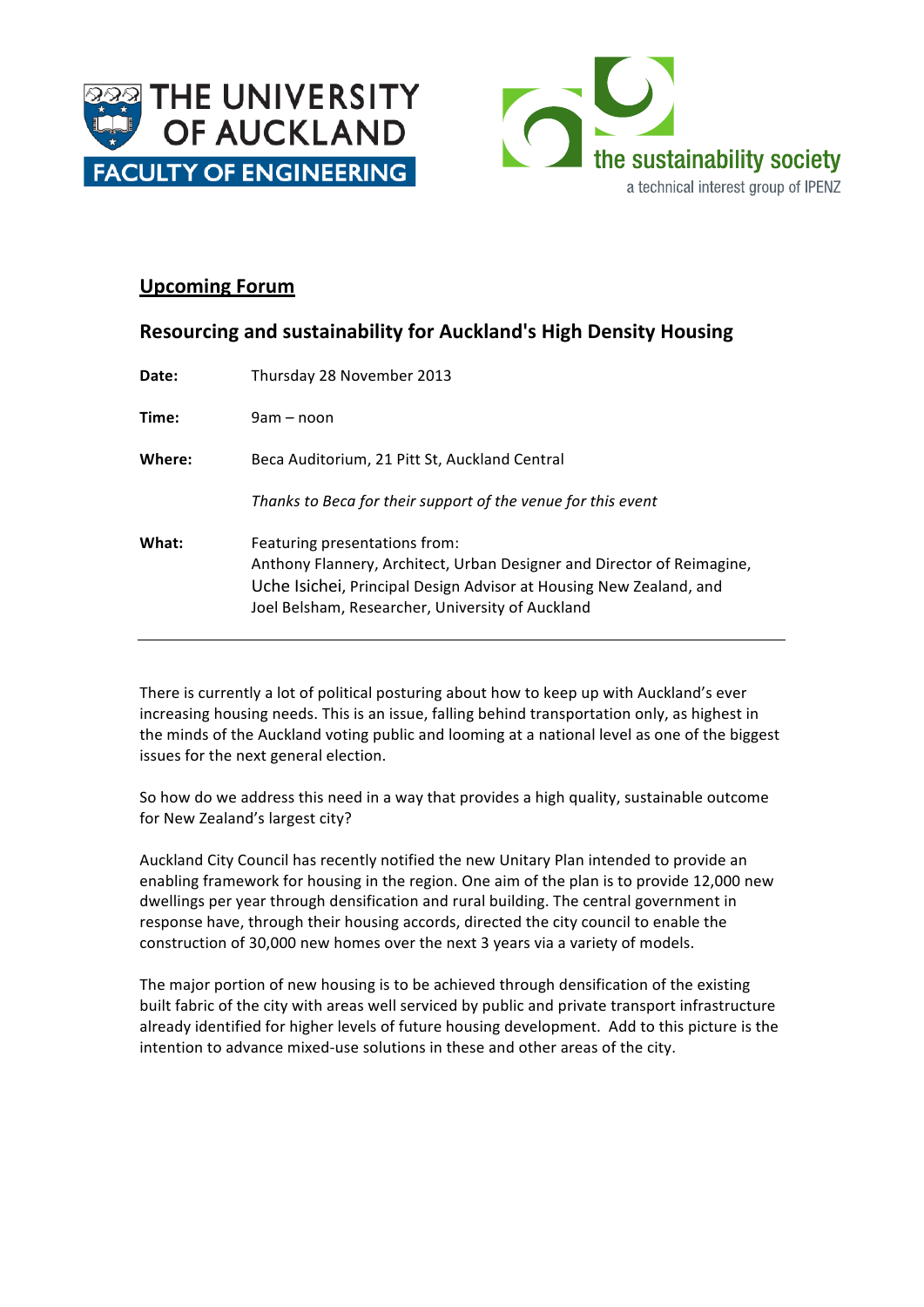There are many challenges to overcome including;

- Infrastructure upgrade work; some of which is underway and some of which is being planned to coincide with housing activity
- Training the workforce; resourcing this activity will be a big challenge in parallel with the Christchurch rebuild work
- Engaging with the communities to get the best results; improvements to the wider community needs to be one of the motivations
- Offering incentives to producing high quality work; a level of quality is essential to ensuring a sustainable outcome
- Collaboration and knowledge sharing; across all groups at all levels to provide innovative and future-oriented outcomes

So how can Aucklanders engage with this programme of housing densification and how can it be led and monitored to get the best results possible to contribute to the goal to be the world's most liveable city?

## **The Presenters**

**Anthony Flannery** is a UK Registered Architect, Urban Designer and Strategic Planner. He is the Founding Director of re-Imagine Ltd, a Total Design Company specialising in architecture, urban design, strategic planning and transformation design. Anthony holds a number of advisory positions including Chairman of the Hamilton Urban Design Panel, leader of Hamilton's CityScope Strategy and national urban design adviser to New Zealand Housing. He has taught architecture and urban design in the UK universities of Manchester and Liverpool as well as Unitec and is a regular presenter at national and international conferences including Europe, Australasia, Asia and the USA.

Anthony will address five key strategic drivers essential to the creation of world-class, *healthy* and sustainable communities in the light of Auckland's Unitary Plan and the vision of becoming 'the world's most liveable city'.

Uche Isichei is a registered architect working with Housing New Zealand Corporation as the Principal Advisor for Design. Housing New Zealand Corporation manage a \$15billion portfolio, providing homes to tenants whose circumstances preclude other forms of tenure. Housing New Zealand are currently involved in an ambitious redevelopment programme to re-align its portfolio to meet the changing demand for state rentals and encourage mixed tenure developments to reduce social housing concentration.

## Uche will talk about sustainability design challenges and opportunities created by this new *exciting development strategy.*

**Joel Belsham** is a researcher within the Faculty of Engineering at the University of Auckland. After studying Urban Metabolism, the opportunity arose to carry out further work supported by Auckland Council that investigated 'The implications of land-use and resource *management strategies for Auckland's metabolism'.* A key result of this research was that spatial variation in the development of housing demonstrated far-reaching and lingering effects on the way resources are consumed in that region.

Joel will discuss this research in the forum and look at the impact of pursuing the perceived 'kiwi dream' in terms of resource and land consumption.